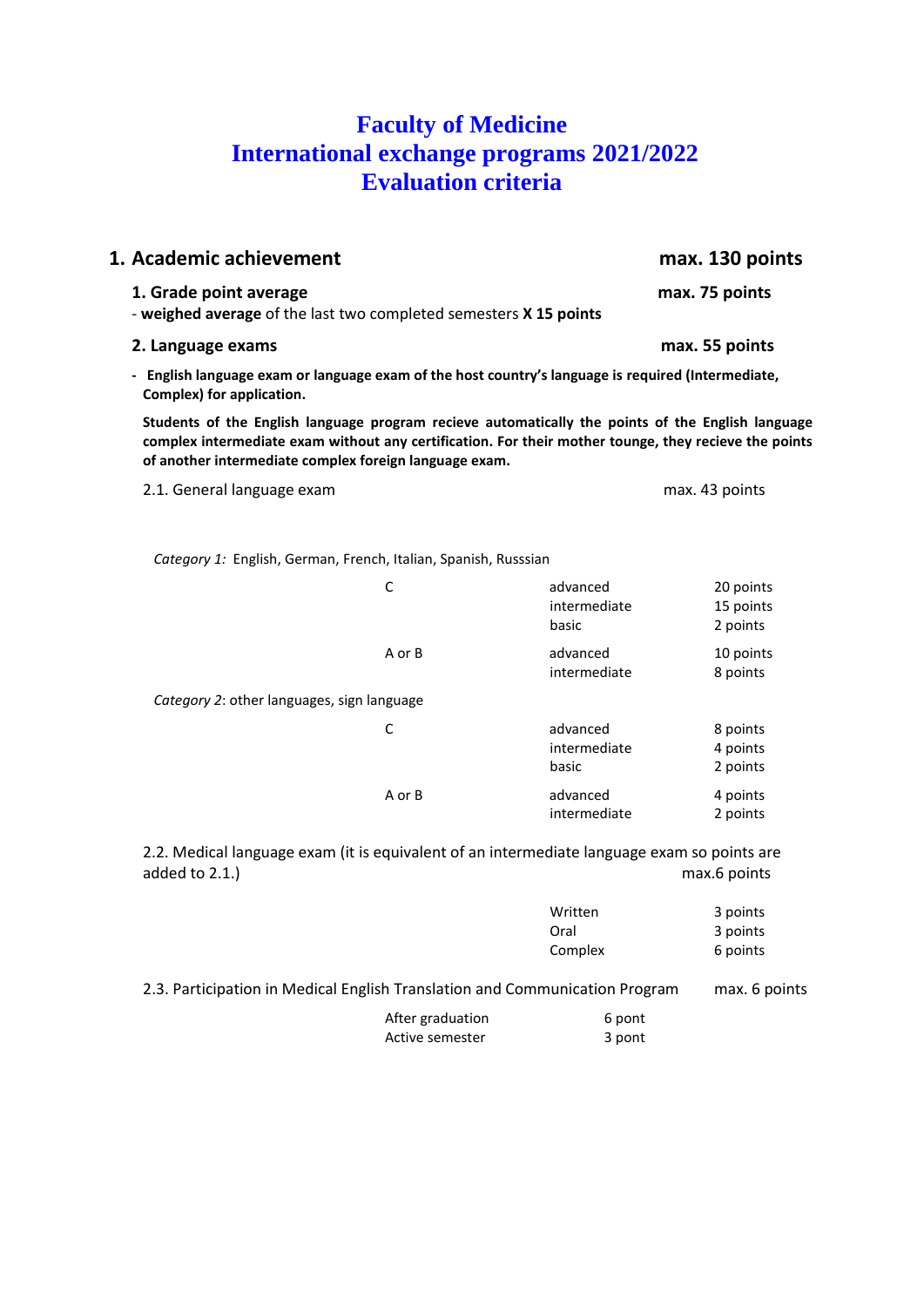**2. Professional achievement max. 70 points**

# **1. Scientific work max. 45 points**

| <b>TDK /Scientific Research Work</b>                          | 5 points/semester             |
|---------------------------------------------------------------|-------------------------------|
|                                                               | (max. 4 semesters, 20 points) |
| Participation at the Local Student Research Conference        | 3 points                      |
| Participation at the National Student Research Conference     | 5 points                      |
| Participation at an International Student Reserach Conference | 6 points                      |

Prize winners of the TDK/Student Research Conference (points as first author, half of the points as coauthor)

|                      | Local | National/OTDK | International |
|----------------------|-------|---------------|---------------|
| $1st$ prize          |       | 12            | 10            |
| <sup>2nd</sup> prize | h     | 10            |               |
| 3rd prize            |       |               | h             |

#### **If you are a prize winner, you cannot recieve points for participation!**

| Active participation at other professional conferences  | 6 points |
|---------------------------------------------------------|----------|
| Passive participation at other professional conferences | 2 points |

| first author: 10 points/article<br>co-author: 5 points/article |
|----------------------------------------------------------------|
| in case of several authors 2 points/article                    |
|                                                                |
| first author: 15 points/article                                |
| co-author: 7 points/article                                    |
| in case of several authors: 3 points/article                   |
| 5 points/semester                                              |
|                                                                |

#### **3. Ambulance, nursing activities** 2 points/month

- Employer's certificate on ambulance work

- Certificate on nursing activities must be signed by the director for nursing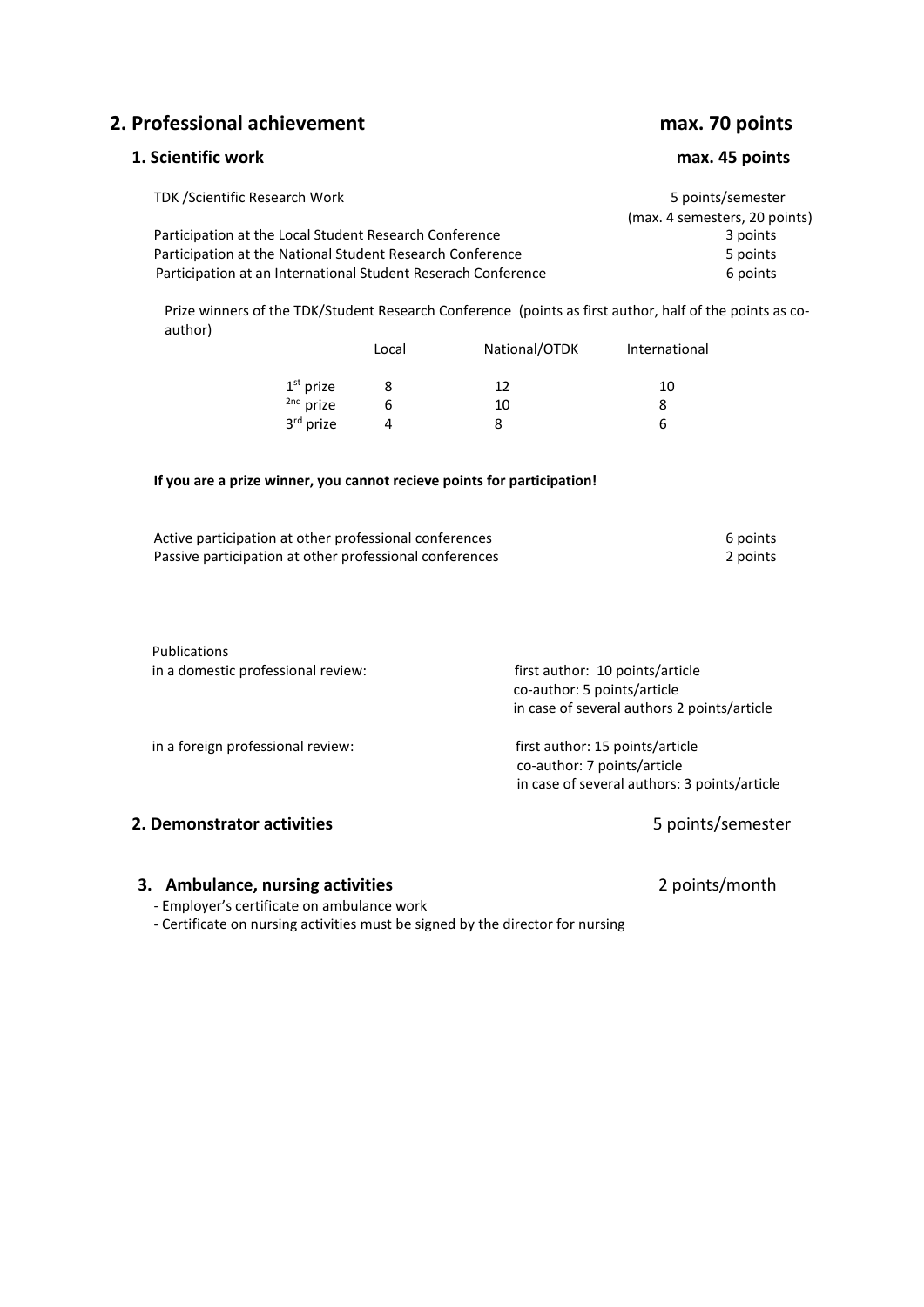## **3. Student activities**

| 1. Students' Union activities                                                            | Max. 35 points |
|------------------------------------------------------------------------------------------|----------------|
| 1.1. HÖK and SZAHE positions                                                             |                |
| President                                                                                | 10 points/year |
| Board membership                                                                         | 5 points/year  |
| 1.2. ISUS representatives                                                                |                |
| President                                                                                | 10 point/year  |
| Officer                                                                                  | 5 points/year  |
| 1.3. Student activities                                                                  |                |
| Dormitory DB-president, Szakkollégium, SZÉK (ÁOK)                                        | 1 point/year   |
| University Orchestra, Musician doctors, Music events,<br>Universitas Symphonic Orchestra | 1 point/year   |
| SZOTE cheerleader team                                                                   | 1 point/year   |
| Sport activities                                                                         | 2 points/year  |
| - university team membership                                                             |                |
| Certification is needed by the employer or President of the Club.                        |                |
| Medical Cup:                                                                             |                |
| 1 <sup>st</sup> Prize                                                                    | 3 points       |
| $2nd$ Prize                                                                              | 2 points       |
| 3rd Prize                                                                                | 1 point        |

- Only one result will be scored if it is certified by the Head of the Club.

### **4. Activities at the Medical Students' Association of Szeged (SZOE) and at the Hungarian Medical Students' Association (MOSZ)**

|                                                          | Max. 25 points       |
|----------------------------------------------------------|----------------------|
| 2.1. SZOE positions                                      |                      |
| National                                                 | 10 point/year        |
| Local                                                    | 10 points/year       |
| Coordinator, assistant:                                  | 5 points/year        |
| Member of the Monitoring Committee                       | 5 points/year        |
| 2.2. SZOE activities                                     |                      |
| 2.2.1 Prevention activities, First aid                   | Max. 10 points       |
| Prevention work                                          | 4 points/ lecture    |
| Teddy Bear hospital work                                 | 1.5 point/45 minutes |
| 2.2.2. Incoming and outgoing exchange program activities | Max. 10 points       |
| Contact person                                           | 2 points/month       |
|                                                          |                      |